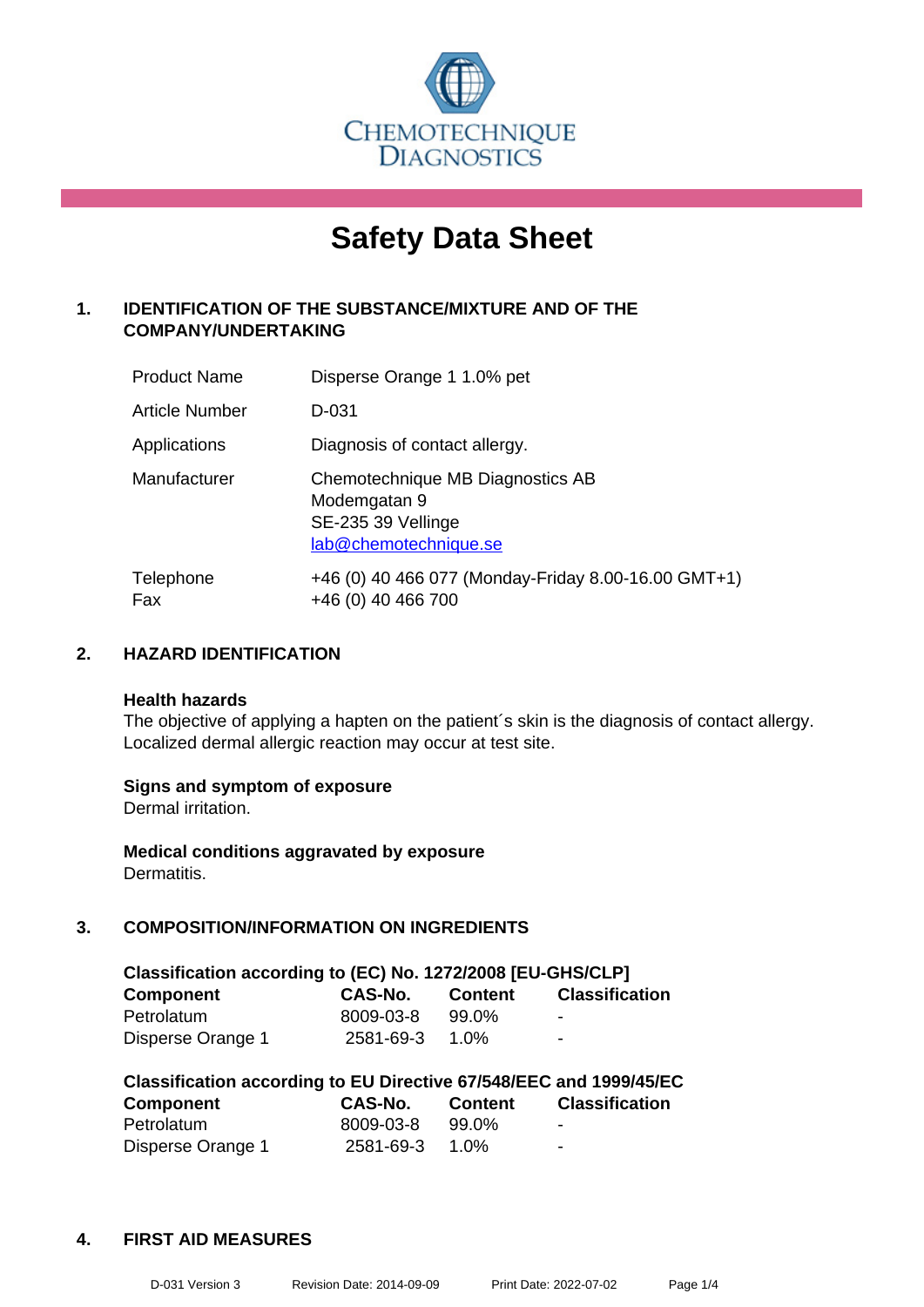#### **Emergency and first aid procedures**

Obtain medical attention.

# **5. FIRE-FIGHTING MEASURES\***

## **Suitable extinguish media**

CO2, powder or water spray. Fight larger fires with water spray or alcohol resistant foam.

## **For safety reasons unsuitable extinguishing agents** Water with full jet.

**Special protective equipment for fire-fighters** Wear self-contained respiratory protective device. Wear fully protective suit.

\*Data is shown for petrolatum only

# **6. ACCIDENTAL RELEASES MEASURES**

**Steps to be taken if material is released or spilled** Contain and place in a closed container.

# **7. HANDLING AND STORAGE**

**Precautions to be taken in handling and storage** Store dark at 5-8°C. Avoid extended exposure to light. FOR EXTERNAL USE ONLY.

# **8. EXPOSURE CONTROLS/PERSONAL PROTECTION**

**Respiratory protection** Not required.

**Ventilation** Local exhaust.

**Protective gloves** Disposal gloves.

# **Eye protection**

Not required with normal use.

## **Work/Hygienic practices**

Wash hands after each use.

# **9. PHYSICAL AND CHEMICAL PROPERTIES**

| Appearance | Red to Brown Semi-solid |
|------------|-------------------------|
| Odour      | Odourless               |

Melting point\* 50-55° C Flash point\* >100°C Self ignition\* Product does not self ignite.

Boiling point\* No data available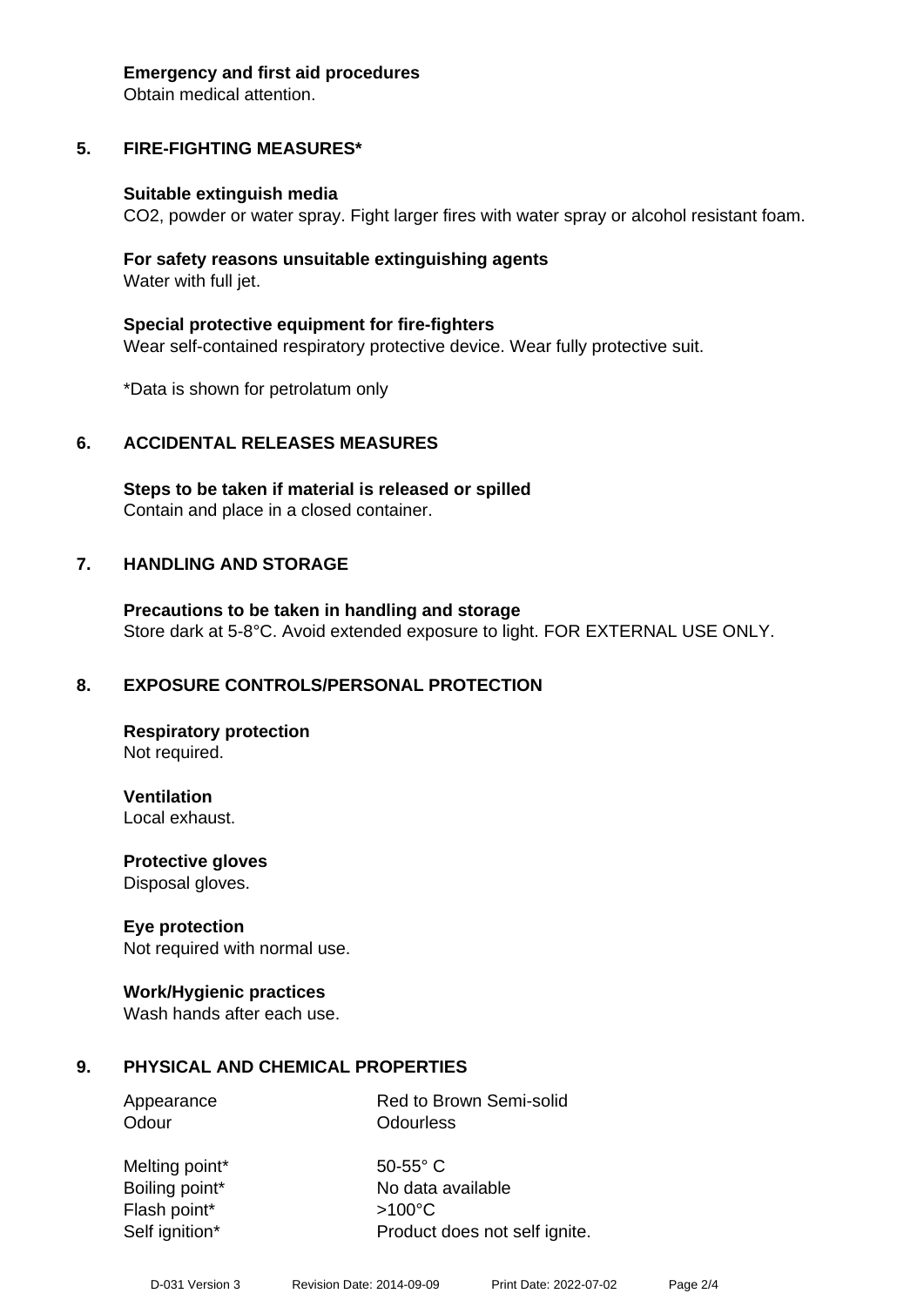Density\* No data available. Solubility in/Miscibility with Water\*

Danger of explosion\* Product does not present an explosion hazard. Insoluble

\*Data is shown for petrolatum only

## **10. STABILITY AND REACTIVITY**

#### **Incompability**

May react with strong oxidizing agents.

## **Stability**

Stable at recommended storage conditions.

## **Hazardous byproducts**

Combustion may generate CO, CO2 and other oxides.

# **Hazardous polymerization**

Will not occur.

## **11. TOXICOLOGICAL INFORMATION**

No data available.

## **12. ECOLOGICAL INFORMATION**

No data available.

## **13. DISPOSAL CONSIDERATIONS**

**Waste disposal method** Comply with federal, state/provincial and local regulation.

## **14. TRANSPORT INFORMATION**

Not dangerous goods.

## **15. REGULATORY INFORMATION**

The classification is according to the latest editions of the EU lists, and extended by company and literature data.

## **16. OTHER INFORMATION**

## **Text of H-statements and R-phrases mentioned in Section 3**

Pharmaceutical quality of tested hapten is confirmed by Chemotechnique Diagnostics according to validated analytical methods. Hapten passed test according to GMP standards.